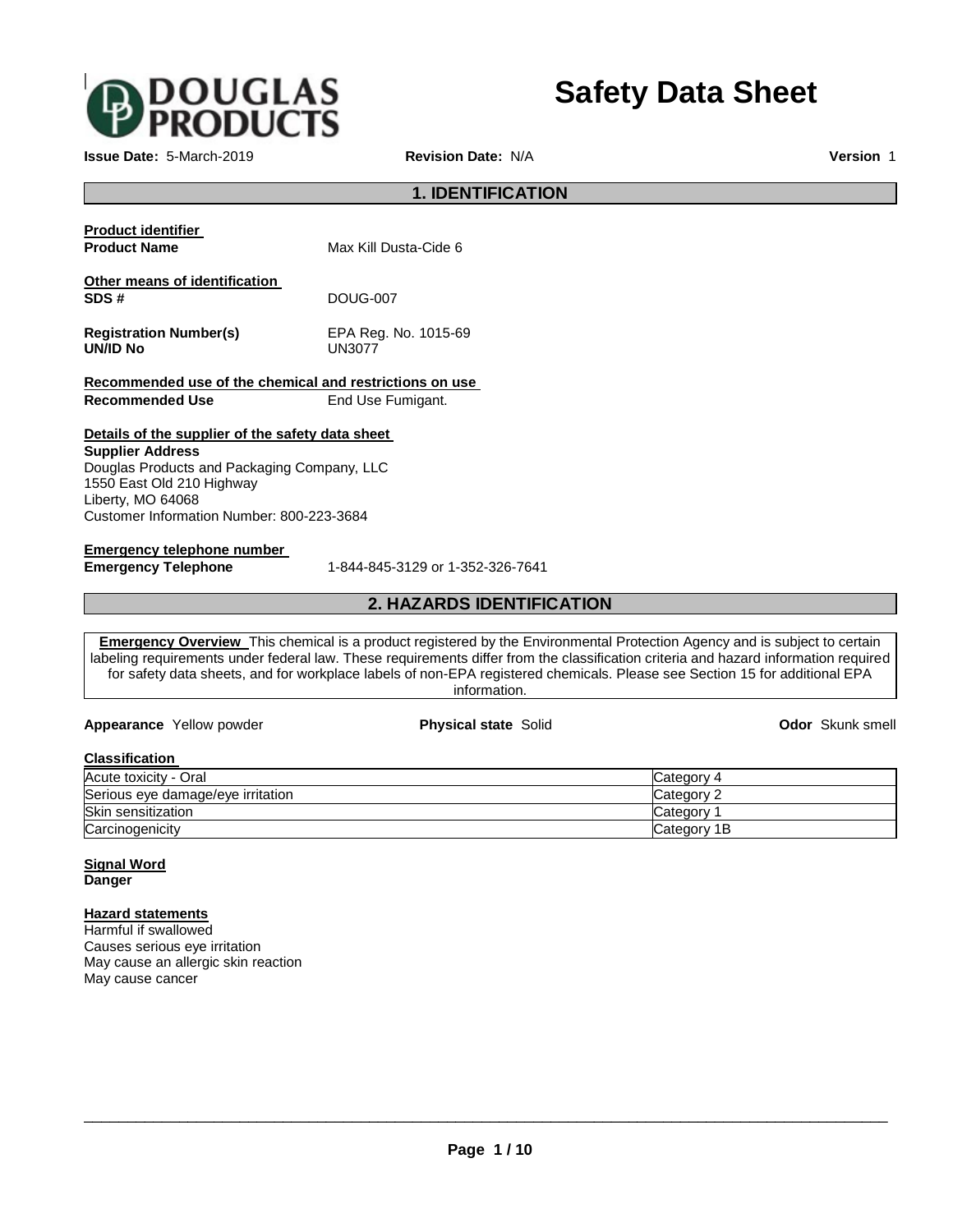

## **Precautionary Statements - Prevention**

Obtain special instructions before use Do not handle until all safety precautions have been read and understood Wear protective gloves/protective clothing/eye protection/face protection Wash face, hands and any exposed skin thoroughly after handling Do not eat, drink or smoke when using this product Avoid breathing dust/fume/gas/mist/vapors/spray Contaminated work clothing must not be allowed out of the workplace

### **Precautionary Statements - Response**

If exposed or concerned: Get medical advice/attention IF IN EYES: Rinse cautiously with water for several minutes. Remove contact lenses, if present and easy to do. Continue rinsing If eye irritation persists: Get medical advice/attention IF ON SKIN: Wash with plenty of water and soap If skin irritation or rash occurs: Get medical advice/attention Wash contaminated clothing before reuse IF SWALLOWED: Call a POISON CENTER or doctor if you feel unwell Rinse mouth

## **Precautionary Statements - Storage**

Store locked up Store in a well-ventilated place. Keep container tightly closed

### **Precautionary Statements - Disposal**

Dispose of contents/container to an approved waste disposal plant

### **Other hazards**

Very toxic to aquatic life with long lasting effects

## **3. COMPOSITION/INFORMATION ON INGREDIENTS**

| <b>Chemical</b><br>I name | <b>CAS No</b>   | $$ t- $^{\circ}$<br>W.<br>7η |
|---------------------------|-----------------|------------------------------|
| Malathion                 | 75<br>$\sim$    |                              |
| Other<br>∵inaredients     | orietarv<br>، ب |                              |

\*\*If Chemical Name/CAS No is "proprietary" and/or Weight-% is listed as a range, the specific chemical identity and/or percentage of composition has been withheld as a trade secret.\*\*

## **4. FIRST AID MEASURES**

#### **Description of first aid measures**

| <b>General Advice</b> | Provide this SDS to medical personnel for treatment.                                                                                                                                                                            |
|-----------------------|---------------------------------------------------------------------------------------------------------------------------------------------------------------------------------------------------------------------------------|
| <b>Eve Contact</b>    | Rinse immediately with plenty of water, also under the eyelids, for at least 15 minutes.<br>Remove contact lenses, if present and easy to do. Continue rinsing. Call a poison control<br>center or doctor for treatment advice. |
| <b>Skin Contact</b>   | Immediately flush eyes or skin with plenty of water for at least 15 minutes while removing<br>contaminated clothing and shoes. Call a poison control center or doctor for treatment<br>advice.                                  |
| Inhalation            | Move person to fresh air. If person is not breathing, call 911 or an ambulance, then give                                                                                                                                       |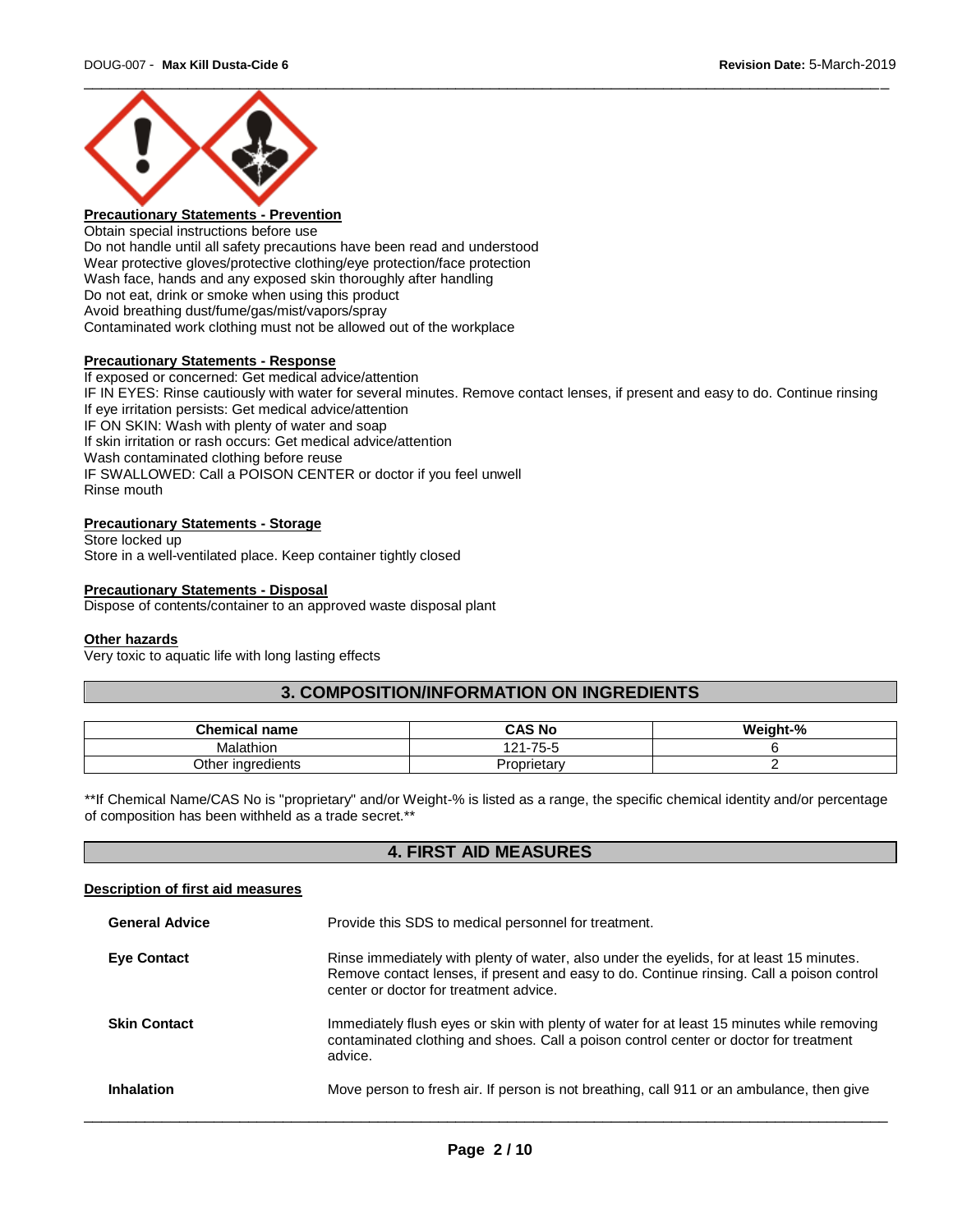|                 | artificial respiration, preferably mouth-to-mouth if possible. Call a poison control center or<br>doctor for further treatment advice.                                                                                                                                        |
|-----------------|-------------------------------------------------------------------------------------------------------------------------------------------------------------------------------------------------------------------------------------------------------------------------------|
| Ingestion       | Call a poison control center or doctor immediately for treatment advice. Have person sip a<br>glass of water if able to swallow. Do not induce vomiting unless told to do so by a poison<br>control center or doctor. Do not give anything by mouth to an unconscious person. |
|                 | Most important symptoms and effects, both acute and delayed                                                                                                                                                                                                                   |
| <b>Symptoms</b> | Harmful if swallowed. May be harmful in contact with skin. Causes serious eye irritation.<br>May cause an allergic skin reaction.                                                                                                                                             |
|                 | Indication of any immodiate medical attention and enecial treatment needed                                                                                                                                                                                                    |

\_\_\_\_\_\_\_\_\_\_\_\_\_\_\_\_\_\_\_\_\_\_\_\_\_\_\_\_\_\_\_\_\_\_\_\_\_\_\_\_\_\_\_\_\_\_\_\_\_\_\_\_\_\_\_\_\_\_\_\_\_\_\_\_\_\_\_\_\_\_\_\_\_\_\_\_\_\_\_\_\_\_\_\_\_\_\_\_\_\_\_\_\_

### **Indication of any immediate medical attention and special treatment need**

**Notes to Physician** This material is a cholinesterase inhibitor. Treat symptomatically. Atropine is an antidote.

## **5. FIRE-FIGHTING MEASURES**

#### **Suitable Extinguishing Media**

AFFF foam. Alcohol resistant foam. Dry chemical. Carbon dioxide (CO2).

#### **Unsuitable Extinguishing Media** Not determined.

#### **Specific Hazards Arising from the Chemical**

Can burn in fire, releasing irritating and toxic gases due to thermal decomposition or combustion.

**Hazardous combustion products** Aldehydes, hydrogen sulfide, methyl mercaptan, dimethyl sulfide, and oxides of carbon, sulfur and phosphorus.

### **Protective equipment and precautions for firefighters**

Firefighters should be equipped with self-contained positive pressure breathing apparatus and full bunker gear. Evacuate area of all unnecessary personnel and fight fire from a safe distance upwind. Contain contaminated water / firefighting water; do not allow to enter drains or waterways. Foam or dry chemical fire extinguishing systems are preferred to prevent environmental damage from excessive water runoff.

## **6. ACCIDENTAL RELEASE MEASURES**

#### **Personal precautions, protective equipment and emergency procedures**

| <b>Personal Precautions</b>                          | Isolate hazard area and restrict access. Use personal protection recommended in<br>Section 8.                                                                                                                                                                                                                                                                   |
|------------------------------------------------------|-----------------------------------------------------------------------------------------------------------------------------------------------------------------------------------------------------------------------------------------------------------------------------------------------------------------------------------------------------------------|
| <b>Environmental precautions</b>                     |                                                                                                                                                                                                                                                                                                                                                                 |
| <b>Environmental precautions</b>                     | Prevent from entering into soil, ditches, sewers, waterways and/or groundwater. See<br>Section 12, Ecological Information.                                                                                                                                                                                                                                      |
| Methods and material for containment and cleaning up |                                                                                                                                                                                                                                                                                                                                                                 |
| <b>Methods for Containment</b>                       | Prevent further leakage or spillage if safe to do so.                                                                                                                                                                                                                                                                                                           |
| <b>Methods for Clean-Up</b>                          | Dike spill using suitable absorbent or impervious materials such as earth, sand, vermiculite<br>or clay. Collect and contain contaminated absorbent and place in an appropriate container<br>for disposal. Pump any free liquid into an appropriate closed container and decontaminate<br>tools and equipment following cleanup. Collect washings for disposal. |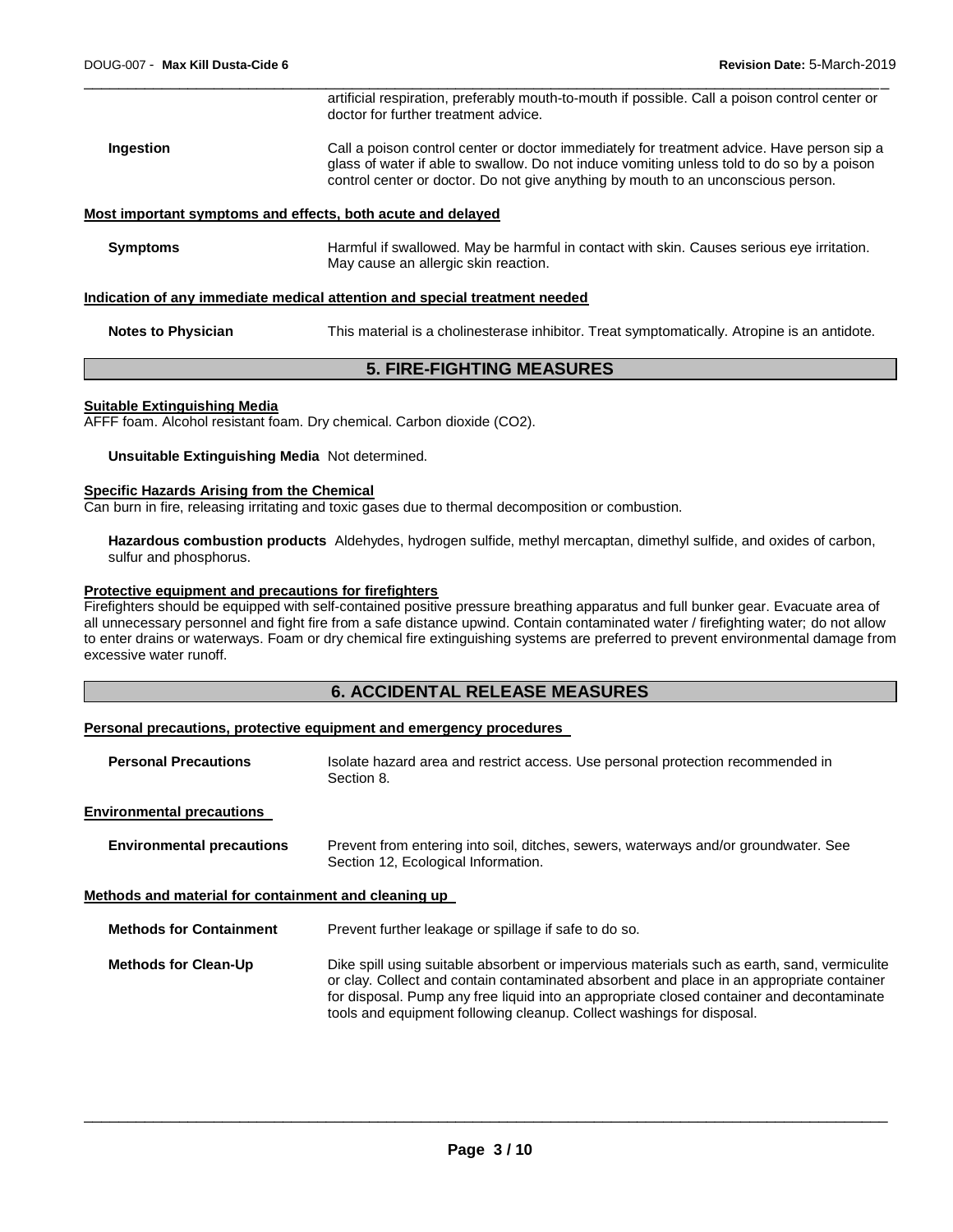## \_\_\_\_\_\_\_\_\_\_\_\_\_\_\_\_\_\_\_\_\_\_\_\_\_\_\_\_\_\_\_\_\_\_\_\_\_\_\_\_\_\_\_\_\_\_\_\_\_\_\_\_\_\_\_\_\_\_\_\_\_\_\_\_\_\_\_\_\_\_\_\_\_\_\_\_\_\_\_\_\_\_\_\_\_\_\_\_\_\_\_\_\_ **7. HANDLING AND STORAGE**

## **Precautions for safe handling**

| Advice on Safe Handling                                      | Handle in accordance with good industrial hygiene and safety practice. Obtain special<br>instructions before use. Do not handle until all safety precautions have been read and<br>understood. Wear protective gloves/protective clothing and eye/face protection. Wash face,<br>hands and any exposed skin thoroughly after handling. Do not eat, drink or smoke when<br>using this product. Avoid breathing dusts. Contaminated work clothing must not be allowed<br>out of the workplace. |
|--------------------------------------------------------------|----------------------------------------------------------------------------------------------------------------------------------------------------------------------------------------------------------------------------------------------------------------------------------------------------------------------------------------------------------------------------------------------------------------------------------------------------------------------------------------------|
| Conditions for safe storage, including any incompatibilities |                                                                                                                                                                                                                                                                                                                                                                                                                                                                                              |
| <b>Storage Conditions</b>                                    | Keep container tightly closed and store in a cool, dry and well-ventilated place. Keep/store<br>only in original container. This product should never be heated above 55° (131°F), and<br>should not be store for long periods of time at a temperature in excess of 25° (77°F).                                                                                                                                                                                                             |

**Incompatible Materials C**xidizing agents.

## **8. EXPOSURE CONTROLS/PERSONAL PROTECTION**

### **Exposure Guidelines**

| <b>Chemical name</b> | <b>ACGIH TLV</b>                            | <b>OSHA PEL</b>                          | <b>NIOSH IDLH</b>          |
|----------------------|---------------------------------------------|------------------------------------------|----------------------------|
| Malathion            | TWA: 1 mg/m <sup>3</sup> inhalable fraction | TWA: 15 mg/m <sup>3</sup> total dust     | IDLH: $250 \text{ mg/m}^3$ |
| 121-75-5             | and vapor                                   | (vacated) TWA: $10 \text{ mg/m}^3$ total | TWA: $10 \text{ mg/m}^3$   |
|                      |                                             | dust                                     |                            |
|                      |                                             | (vacated) S*                             |                            |
|                      |                                             | S <sup>*</sup> total dust                |                            |
| Other ingredients    |                                             | (vacated) TWA: 6 mg/m <sup>3</sup>       |                            |
|                      |                                             | TWA: 20 mppcf                            |                            |
|                      |                                             | $(80)/(%$ SiO2) mg/m <sup>3</sup> TWA    |                            |

## **Appropriate engineering controls**

| <b>Engineering Controls</b> | Apply technical measures to comply with the occupational exposure limits. Eyewash |
|-----------------------------|-----------------------------------------------------------------------------------|
|                             | stations. Showers.                                                                |

## **Individual protection measures, such as personal protective equipment**

| <b>Eye/Face Protection</b>      | Wear eye/face protection. Refer to 29 CFR 1910.133 for eye and face protection<br>regulations.                                                                                                                                                                                                                                                                                                                                                |
|---------------------------------|-----------------------------------------------------------------------------------------------------------------------------------------------------------------------------------------------------------------------------------------------------------------------------------------------------------------------------------------------------------------------------------------------------------------------------------------------|
| <b>Skin and Body Protection</b> | Applicators and other handlers must wear coveralls over long-sleeved shirt, long pants,<br>shoes, and socks, and chemical-resistant gloves. Refer to 29 CFR 1910.138 for appropriate<br>skin and body protection.                                                                                                                                                                                                                             |
| <b>Respiratory Protection</b>   | NIOSH-approved respirator with any N, R, P, or HE filter, and chemical-resistant headgear<br>(if overhead exposure is expected). Refer to 29 CFR 1910.134 for respiratory protection<br>requirements.                                                                                                                                                                                                                                         |
|                                 | General Hygiene Considerations Remove and wash contaminated clothing before reuse. Follow manufacturer's instructions<br>for cleaning/maintaining PPE. If no such instructions for washables exist, use detergent and<br>hot water. Keep and wash PPE separately from other laundry. Discard clothing and other<br>absorbent materials that have been drenched or heavily contaminated with this product's<br>concentrate. Do not reuse them. |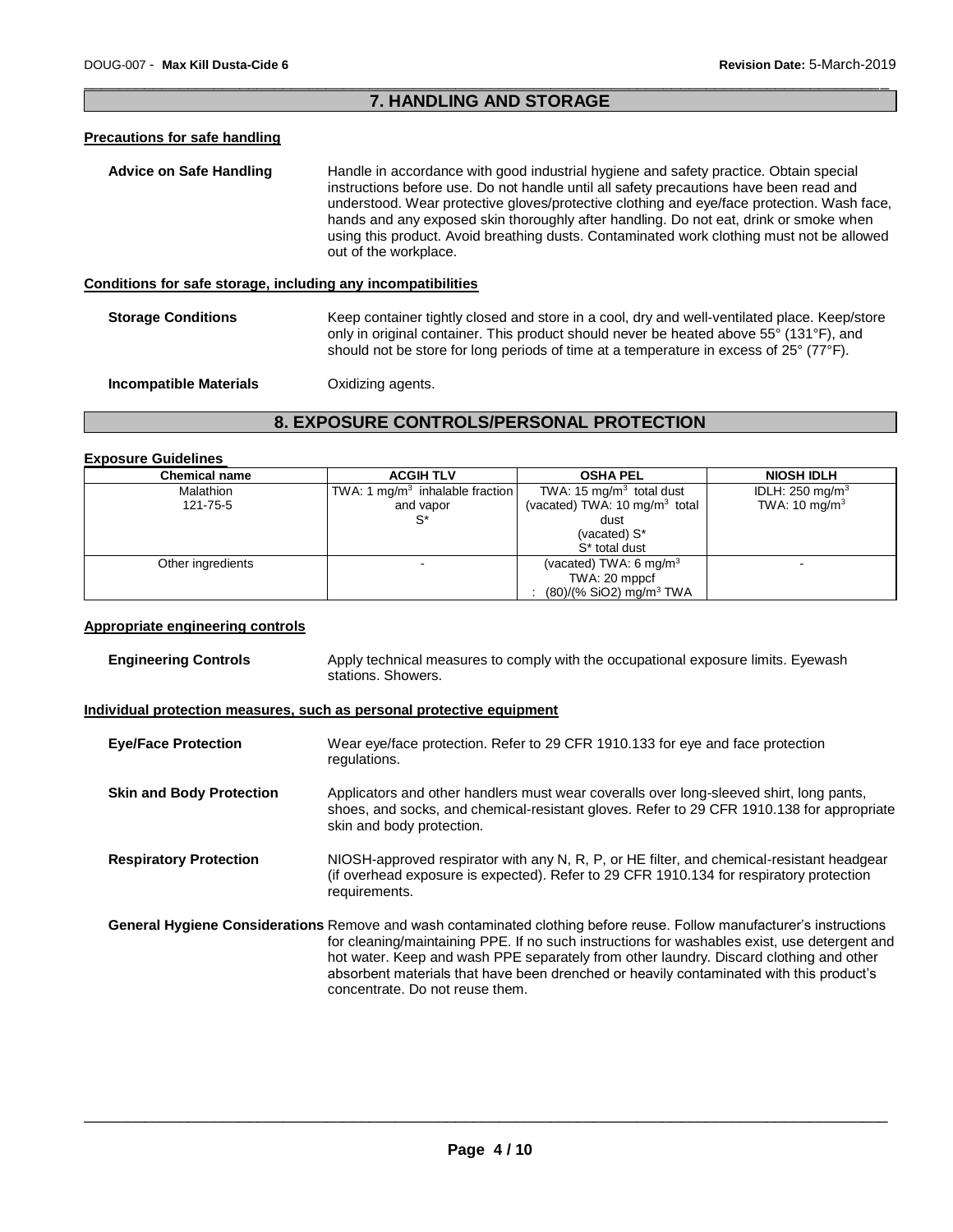## \_\_\_\_\_\_\_\_\_\_\_\_\_\_\_\_\_\_\_\_\_\_\_\_\_\_\_\_\_\_\_\_\_\_\_\_\_\_\_\_\_\_\_\_\_\_\_\_\_\_\_\_\_\_\_\_\_\_\_\_\_\_\_\_\_\_\_\_\_\_\_\_\_\_\_\_\_\_\_\_\_\_\_\_\_\_\_\_\_\_\_\_\_ **9. PHYSICAL AND CHEMICAL PROPERTIES**

### **Information on basic physical and chemical properties**

| <b>Physical state</b>            | Solid          |                       |                |
|----------------------------------|----------------|-----------------------|----------------|
| Appearance                       | Yellow powder  | Odor                  | Skunk smell    |
| <b>Color</b>                     | Not determined | <b>Odor Threshold</b> | Not determined |
|                                  |                |                       |                |
| <b>Property</b>                  | Values         | Remarks • Method      |                |
| рH                               | $6 - 7$        |                       |                |
| Melting point / freezing point   | Not determined |                       |                |
| Boiling point / boiling range    | Not determined |                       |                |
| <b>Flash point</b>               | Not determined |                       |                |
| <b>Evaporation Rate</b>          | Not determined |                       |                |
| <b>Flammability (Solid, Gas)</b> | Not determined |                       |                |
| <b>Flammability Limit in Air</b> |                |                       |                |
| Upper flammability or explosive  | Not determined |                       |                |
| limits                           |                |                       |                |
| Lower flammability or explosive  | Not determined |                       |                |
| limits                           |                |                       |                |
| <b>Vapor Pressure</b>            | Not determined |                       |                |
| <b>Vapor Density</b>             | Not determined |                       |                |
| <b>Relative Density</b>          | Not determined |                       |                |
| <b>Water Solubility</b>          | Not determined |                       |                |
| Solubility in other solvents     | Not determined |                       |                |
| <b>Partition Coefficient</b>     | Not determined |                       |                |
| <b>Autoignition temperature</b>  | Not determined |                       |                |
| <b>Decomposition temperature</b> | Not determined |                       |                |
| <b>Kinematic viscosity</b>       | Not determined |                       |                |
| <b>Dynamic Viscosity</b>         | Not determined |                       |                |
| <b>Explosive Properties</b>      | Not determined |                       |                |
| <b>Oxidizing Properties</b>      | Not determined |                       |                |

## **10. STABILITY AND REACTIVITY**

#### **Reactivity**

Not reactive under normal conditions.

## **Chemical stability**

Stable under recommended storage conditions.

#### **Possibility of hazardous reactions**

None under normal processing.

**Hazardous Polymerization** Hazardous polymerization does not occur.

### **Conditions to Avoid**

Elevated temperatures.

### **Incompatible materials**

Oxidizing agents.

## **Hazardous decomposition products**

Decomposition products can include and are not limited to: Aldehydes, hydrogen sulfide, methyl mercaptan, dimethyl sulfide, and oxides of carbon, sulfur and phosphorus.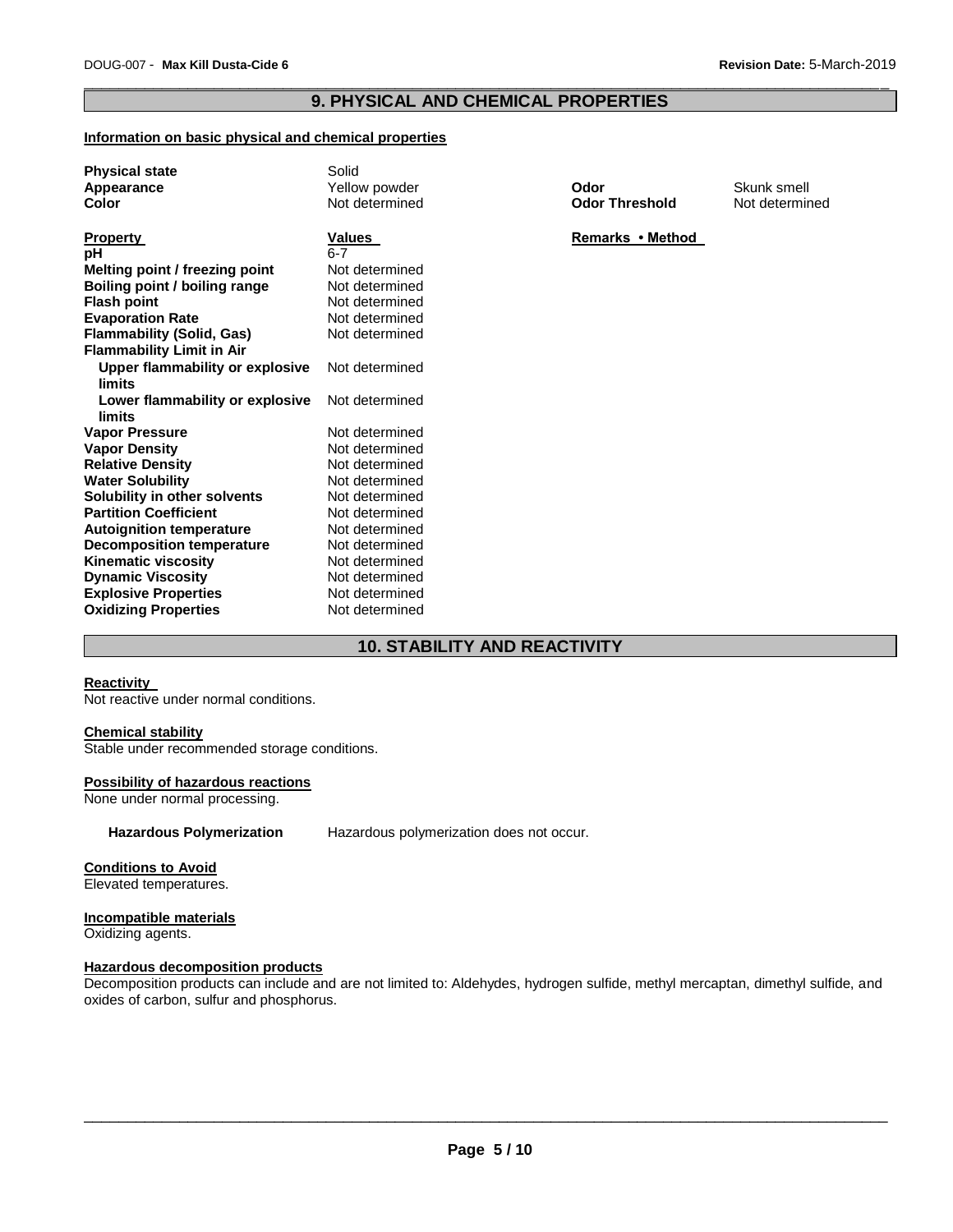## \_\_\_\_\_\_\_\_\_\_\_\_\_\_\_\_\_\_\_\_\_\_\_\_\_\_\_\_\_\_\_\_\_\_\_\_\_\_\_\_\_\_\_\_\_\_\_\_\_\_\_\_\_\_\_\_\_\_\_\_\_\_\_\_\_\_\_\_\_\_\_\_\_\_\_\_\_\_\_\_\_\_\_\_\_\_\_\_\_\_\_\_\_ **11. TOXICOLOGICAL INFORMATION**

## **Information on likely routes of exposure**

| <b>Product Information</b> |                                      |
|----------------------------|--------------------------------------|
| <b>Eye Contact</b>         | Causes serious eye irritation.       |
| <b>Skin Contact</b>        | May be harmful in contact with skin. |
| <b>Inhalation</b>          | Do not inhale.                       |
| Ingestion                  | Harmful if swallowed.                |

#### **Component Information**

| Chemical name | Oral LD50                         | <b>Dermal LD50</b>       | <b>Inhalation LC50</b>              |
|---------------|-----------------------------------|--------------------------|-------------------------------------|
| Malathion     | $H = 1390$ mg/kg<br>$= 290$ mg/kg | Rabbit<br>$= 4100$ mg/kg | = 43790 $\mu$ g/m $^3$<br>Rat ) 4 h |
| 121-75-5      | Rat                               |                          |                                     |

#### **Symptoms related to the physical, chemical and toxicological characteristics**

| Symptoms | Please see section 4 of this SDS for symptoms. |
|----------|------------------------------------------------|
|          |                                                |

#### **Delayed and immediate effects as well as chronic effects from short and long-term exposure**

| <b>Sensitization</b>          | May cause an allergic skin reaction.                                                                                                             |
|-------------------------------|--------------------------------------------------------------------------------------------------------------------------------------------------|
| <b>Germ cell mutagenicity</b> | No evidence of mutagenic effects during in vivo and in vitro assays.                                                                             |
| Carcinogenicity               | The table below indicates whether each agency has listed any ingredient as a carcinogen.<br>However, the product as a whole has not been tested. |

| $^{\circ}$ hamu<br>name                                           | <b>CGIH</b><br>чm | IMDC<br>ın  | $\overline{\phantom{a}}$<br>м.<br>. | A<br> |
|-------------------------------------------------------------------|-------------------|-------------|-------------------------------------|-------|
| alathior.                                                         |                   | 2A<br>Group |                                     |       |
| $\overline{\phantom{a}}$<br>1 O 1<br>כ-כז-ו<br>-<br>$\sim$ $\sim$ |                   |             |                                     |       |

#### **Legend**

*IARC (International Agency for Research on Cancer)*

*Group 2A - Probably Carcinogenic to Humans* 

*OSHA (Occupational Safety and Health Administration of the US Department of Labor)*

*X - Present* 

**Reproductive toxicity** Not known to cause reproductive or birth defects at normal exposure levels.

### **Numerical measures of toxicity**

**Oral LD50** 500.00 mg/kg **Dermal LD50** 4,100.00 mg/kg **Gas** 700.00 mg/L

## **12. ECOLOGICAL INFORMATION**

#### **Ecotoxicity**

Very toxic to aquatic life with long lasting effects.

## **Component Information**

| <b>Chemical name</b>  | Algae/aguatic plants                                    | Fish                                                           | Crustacea                                        |
|-----------------------|---------------------------------------------------------|----------------------------------------------------------------|--------------------------------------------------|
| Malathion<br>121-75-5 | 4.06: 72 h Pseudokirchneriella<br>subcapitata mg/L EC50 | 0.028: 96 h Oncorhynchus mykiss<br>mg/L LC50 12.3 - 16.1: 96 h | 0.00014 - 0.014: 48 h Daphnia<br>magna mg/L EC50 |
|                       |                                                         | Pimephales promelas mg/L LC50                                  |                                                  |
|                       |                                                         | flow-through 0.085: 96 h Cyprinus                              |                                                  |
|                       |                                                         | carpio mg/L LC50 semi-static 10.1:                             |                                                  |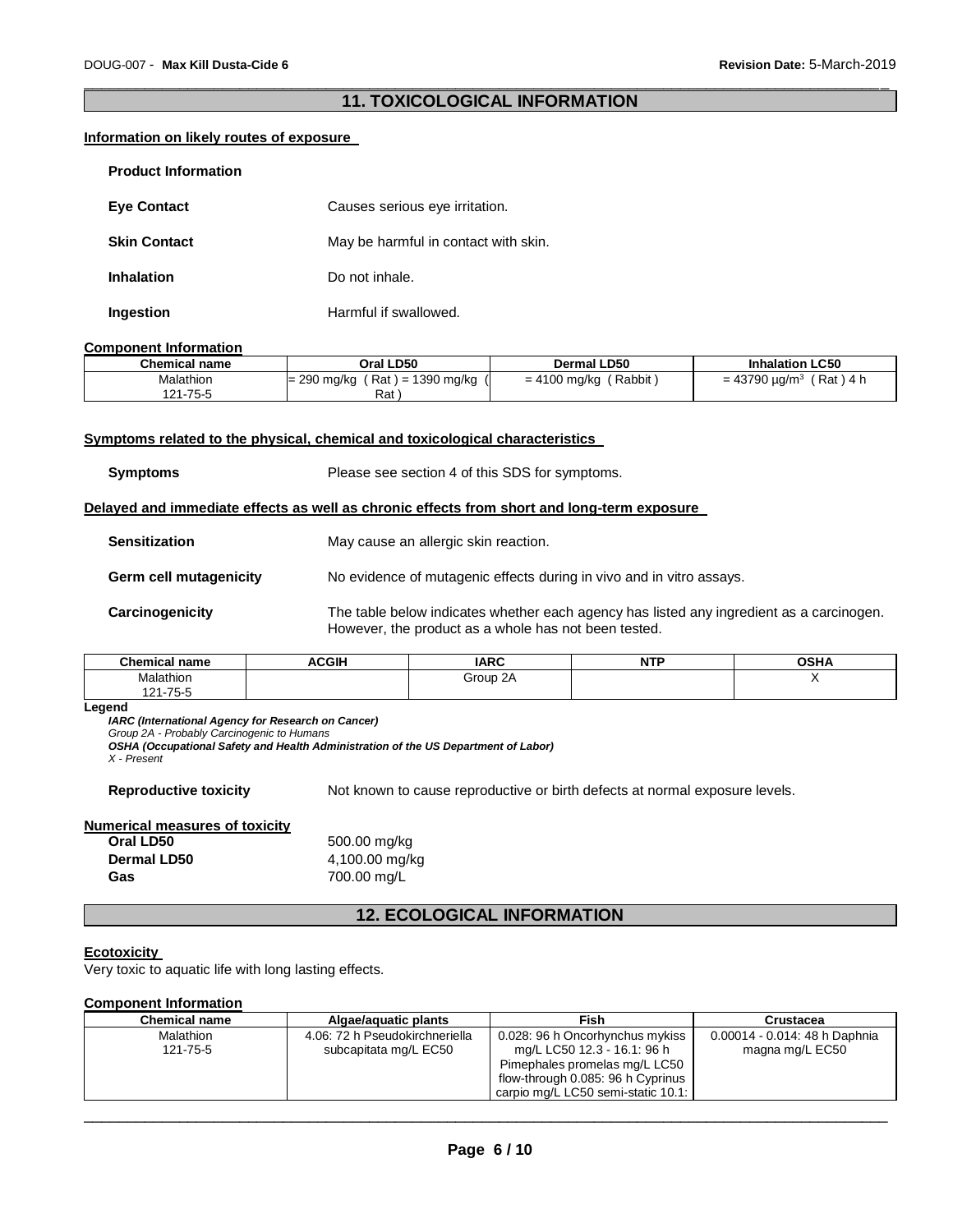| 96 h Pimephales promelas mg/L        |
|--------------------------------------|
| LC50 0.24 - 1.24: 96 h Cyprinus      |
| carpio mg/L LC50 static 0.002: 96 h  |
| Cyprinus carpio mg/L LC50 0.34: 96   |
| h Lepomis macrochirus mg/L LC50      |
| flow-through 9.7: 96 h Oryzias       |
| latipes mg/L LC50 static 3.1: 96 h   |
| Poecilia reticulata mg/L LC50 static |
| $0.0022 - 0.0074$ : 96 h             |
| Oncorhynchus mykiss mg/L LC50        |
| static 1.2: 96 h Poecilia reticulata |
| mg/L LC50 0.089: 96 h Lepomis        |
| macrochirus mg/L LC50 0.010 -        |
| 0.088: 96 h Lepomis macrochirus      |
| mg/L LC50 static 0.094 - 0.146: 96 h |
| Oncorhynchus mykiss mg/L LC50        |
| semi-static 6.45 - 11.5: 96 h        |
| Pimephales promelas mg/L LC50        |
| static                               |

### **Persistence/Degradability**

Not determined.

#### **Bioaccumulation**

There is no data for this product.

#### **Mobility**

| <b>Chemical name</b> | coefficient<br>.<br>$D$ ortitior |
|----------------------|----------------------------------|
| Malathion            | 2.748                            |
| 21-75-5<br>1 O 1     |                                  |

## **Other Adverse Effects**

Bees: Toxic to bees, Contact LD50 0.71 μg/bee

## **13. DISPOSAL CONSIDERATIONS**

## **Waste Treatment Methods**

| <b>Disposal of Wastes</b>     | To avoid wastes, use all material in this container by application according to label<br>directions. If wastes cannot be avoided, offer remaining product to a waste disposal facility<br>or pesticide disposal program (often such programs are run by state or local governments<br>or by industry). |
|-------------------------------|--------------------------------------------------------------------------------------------------------------------------------------------------------------------------------------------------------------------------------------------------------------------------------------------------------|
| <b>Contaminated Packaging</b> | Nonrefillable container. Do not reuse or refill this container. Refer to the product label for<br>specific container disposal instructions.                                                                                                                                                            |

### **California Hazardous Waste Status**

| <b>Chemical name</b>     | California Hazardous Waste Status |
|--------------------------|-----------------------------------|
| Malathion                | Toxic                             |
| $1 - 75 - 5$<br>៲៱៲<br>∠ |                                   |

## **14. TRANSPORT INFORMATION**

| <b>Note</b>                 | Please see current shipping paper for most up to date shipping information, including<br>exemptions and special circumstances. |
|-----------------------------|--------------------------------------------------------------------------------------------------------------------------------|
| DOT<br><b>UN/ID No</b>      | Not regulated in single containers smaller than 882 lbs. In containers larger than 882 lbs:<br>UN3077                          |
| <b>Proper Shipping Name</b> | Environmentally Hazardous Substance, Solid, N.O.S. (contains malathion)                                                        |
| <b>Hazard class</b>         | 9                                                                                                                              |
| <b>Packing Group</b>        | Ш                                                                                                                              |
| <b>Marine Pollutant</b>     | Yes.                                                                                                                           |
|                             |                                                                                                                                |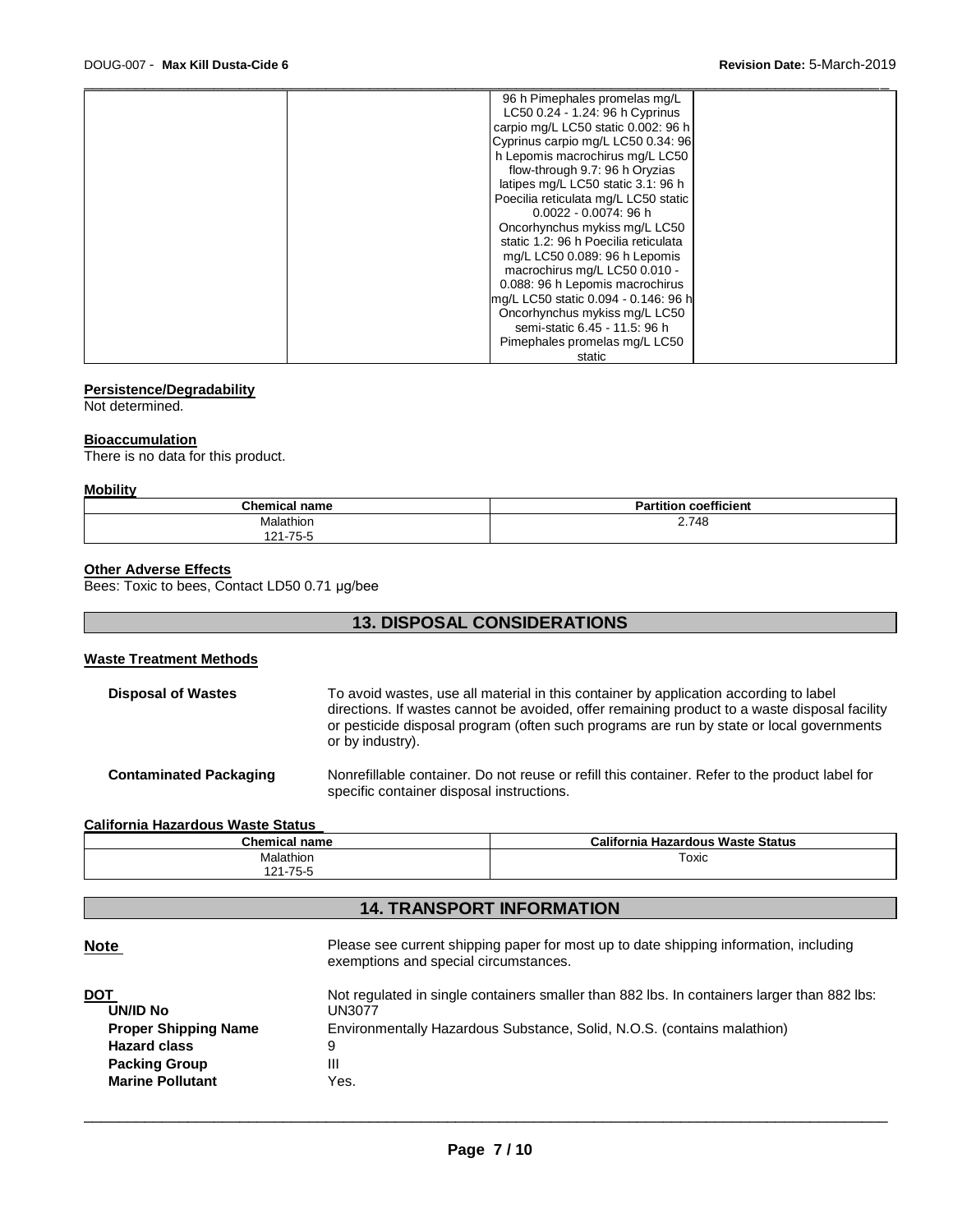**Packing Group 111 Marine Pollutant** Yes

| <b>IATA</b>                 |                                                                         |
|-----------------------------|-------------------------------------------------------------------------|
| UN number                   | UN3077                                                                  |
| <b>Proper Shipping Name</b> | Environmentally Hazardous Substance, Solid, N.O.S. (contains malathion) |
| Transport hazard class(es)  | 9                                                                       |
| <b>Packing Group</b>        | Ш                                                                       |
| <b>IMDG</b>                 |                                                                         |
| UN number                   | UN3077                                                                  |
| <b>Proper Shipping Name</b> | Environmentally Hazardous Substance, Solid, N.O.S. (contains malathion) |
| Transport hazard class(es)  | 9                                                                       |

\_\_\_\_\_\_\_\_\_\_\_\_\_\_\_\_\_\_\_\_\_\_\_\_\_\_\_\_\_\_\_\_\_\_\_\_\_\_\_\_\_\_\_\_\_\_\_\_\_\_\_\_\_\_\_\_\_\_\_\_\_\_\_\_\_\_\_\_\_\_\_\_\_\_\_\_\_\_\_\_\_\_\_\_\_\_\_\_\_\_\_\_\_

## **15. REGULATORY INFORMATION**

### **International Inventories**

| <b>Chemical name</b> | <b>TSCA</b> | <b>DSL/NDSLEINECS/EL</b> | <b>LINCS</b> | <b>ENCS</b> | <b>IECSC</b> | KECL | <b>PICCS</b> | <b>AICS</b> |
|----------------------|-------------|--------------------------|--------------|-------------|--------------|------|--------------|-------------|
| <b>Malathion</b>     |             |                          |              |             |              |      |              |             |
| Other ingredients    |             |                          |              |             |              |      |              |             |

#### **Legend:**

*TSCA - United States Toxic Substances Control Act Section 8(b) Inventory* 

*DSL/NDSL - Canadian Domestic Substances List/Non-Domestic Substances List* 

*EINECS/ELINCS - European Inventory of Existing Chemical Substances/European List of Notified Chemical Substances* 

*ENCS - Japan Existing and New Chemical Substances* 

*IECSC - China Inventory of Existing Chemical Substances* 

*KECL - Korean Existing and Evaluated Chemical Substances* 

*PICCS - Philippines Inventory of Chemicals and Chemical Substances* 

*AICS - Australian Inventory of Chemical Substances* 

#### **US Federal Regulations**

## **CERCLA**

This material, as supplied, contains one or more substances regulated as a hazardous substance under the Comprehensive Environmental Response Compensation and Liability Act (CERCLA) (40 CFR 302)

| <b>Chemical name</b> | <b>Hazardous Substances RQs</b> | <b>CERCLA/SARA RQ</b> | <b>Reportable Quantity (RQ)</b> |
|----------------------|---------------------------------|-----------------------|---------------------------------|
| Malathion            | 100 lb                          |                       | RQ 100 lb final RQ              |
| 121-75-5             |                                 |                       | RQ 45.4 kg final RQ             |

#### **SARA 313**

Section 313 of Title III of the Superfund Amendments and Reauthorization Act of 1986 (SARA). This product contains a chemical or chemicals which are subject to the reporting requirements of the Act and Title 40 of the Code of Federal Regulations, Part 372

| <b>Chemical name</b>                | <b>CAS No</b><br>.      | Weight-% | SARA313<br>Threshold<br>Values % |
|-------------------------------------|-------------------------|----------|----------------------------------|
| $.1 - 75 - 5$<br>Malathior<br>4 0 4 | $75-5$<br>$\sim$<br>. . |          | 1.U                              |

#### **CWA (Clean Water Act)**

This product contains the following substances which are regulated pollutants pursuant to the Clean Water Act (40 CFR 122.21 and 40 CFR 122.42)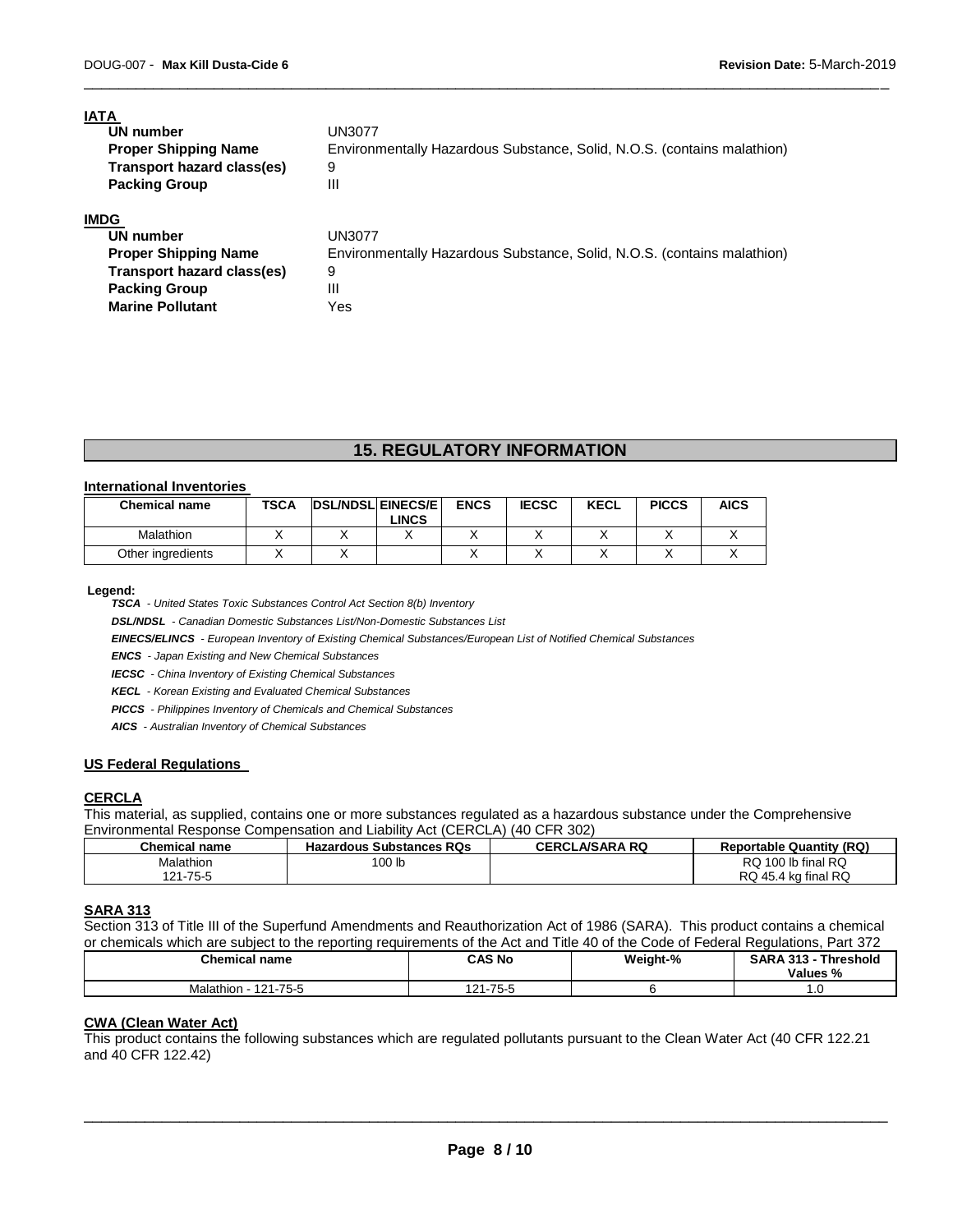| <b>Chemical name</b> | <b>CWA - Reportable</b><br>Quantities | <b>CWA - Toxic Pollutants CWA - Priority Pollutants</b> | <b>CWA - Hazardous</b><br><b>Substances</b> |
|----------------------|---------------------------------------|---------------------------------------------------------|---------------------------------------------|
| Malathion            | 100 lb                                |                                                         |                                             |

## **US State Regulations**

#### **California Proposition 65**

| This product contains the following Proposition 65 chemicals. |  |
|---------------------------------------------------------------|--|
|---------------------------------------------------------------|--|

| hemical <i>r</i> ـ<br>name                                                | $ -$<br>Califorr<br>nıa<br>ositior<br>rono<br>ິ |
|---------------------------------------------------------------------------|-------------------------------------------------|
| $- -$<br>Malathion<br>$\cdot$ $\cdot$ $\cdot$ $\cdot$<br>ב ו'<br><u>L</u> | Carcinogen                                      |

## **U.S. State Right-to-Know Regulations**

| <b>Chemical name</b> | <b>New Jersey</b> | <b>Massachusetts</b> | Pennsylvania |
|----------------------|-------------------|----------------------|--------------|
| <b>Malathion</b>     |                   |                      |              |
| 121-75-5             |                   |                      |              |
| Other inaredients    |                   |                      |              |

## **EPA Pesticide Registration Number** EPA Reg. No. 1015-69

### **EPA Statement**

This chemical is a pesticide product registered by the Environmental Protection Agency and is subject to certain labeling requirements under federal pesticide law. These requirements differ from the classification criteria and hazard information required for safety data sheets, and for workplace labels of non-pesticide chemicals. Following is the hazard information as required on the pesticide label:

## **EPA Pesticide Label**

Signal Word: CAUTION. Causes moderate eye irritation. Harmful if swallowed. Harmful if absorbed through skin. Harmful if inhaled. Avoid contact with skin, eyes, or clothing. Avoid breathing dust.

|                                   | <b>EPA</b>                               | <b>OSHA</b>                            |
|-----------------------------------|------------------------------------------|----------------------------------------|
| <b>Signal Word</b>                | Caution                                  | Danger                                 |
| Acute toxicity - Oral             | Harmful if swallowed                     | Harmful if swallowed                   |
| Acute toxicity- dermal            | Harmful if absorbed<br>through the skin  | N/A                                    |
| Acute toxicity- inhalation        | Harmful if inhaled                       | N/A                                    |
| Serious eye damage/eye irritation | Causes moderate eye<br><i>irritation</i> | Causes serious eye irritation          |
| Skin sensitization                | N/A                                      | May cause an allergic skin<br>reaction |
| Carcinogenicity                   | N/A                                      | May cause cancer                       |

## **Difference between SDS and EPA pesticide label**